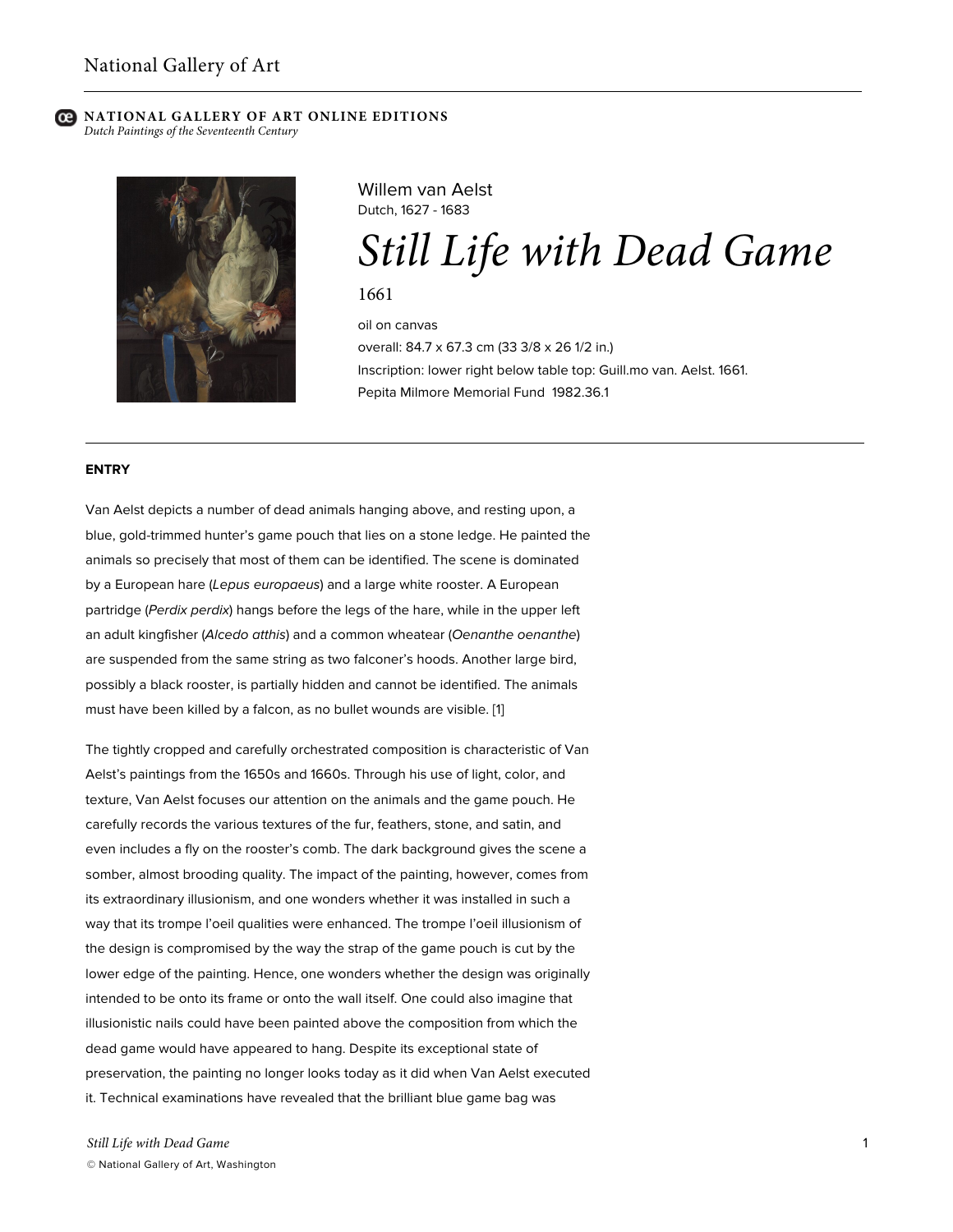#### **NATIONAL GALLERY OF ART ONLINE EDITIONS** *Dutch Paintings of the Seventeenth Century*

initially green in color. Van Aelst painted the bag with a mixture of natural ultramarine and a yellow lake, which proved to be fugitive.

Such paintings may have been collected by rich burghers who owned game parks and hunting lodges. Scott Sullivan has argued that these paintings appealed to the aristocratic aspirations of the Dutch burgher because hunting and falconry traditionally had been pastimes of the Dutch nobility. [2] The diversity of animals indicates that Van Aelst composed the scene from a repertoire of studies that he had made after specific models. Virtually the same kingfisher, hanging in a similar position, occurs in a signed and dated 1664 painting (Nationalmuseum, Stockholm). [3] The game pouch is also found in other Van Aelst paintings, such as *Still Life with Game and Hunting Gear* (Staatliche Kunsthalle, Karlsruhe). [4]

That Van Aelst's painting was intended to represent the general theme of the hunt rather than the spoils of a specific outing is evident from the relief on the front of the stone ledge depicting Diana, the chaste goddess of the hunt, and Actaeon, a mortal huntsman who surprised her at her bath. Diana, visible between the shoulder straps of the game pouch, leans over to splash water on Actaeon. He recoils, but stag horns are already sprouting from his head as punishment for his intrusion. Van Aelst's relief is based on one of the most famous mannerist compositions, Paulus van Vianen's gilded silver plaquette of 1612 [fig. 1]. [5] The exquisite works of both Paulus and his older brother Adam elicited great admiration in the seventeenth century, and their silver basins and ewers appear frequently in paintings by Dutch artists. Intricate silver vessels, similar to those created by the Van Vianens, occur in a number of Van Aelst's flower still lifes. As Rudiger Klessmann has pointed out, artists included these finely wrought objects in their biblical and mythological paintings as symbols of worldly treasures that should be forsaken for more lasting values. [6] In this instance, because Van Aelst has depicted a stone relief rather than the gilded silver plaquette, he emphasizes instead the thematic relationship of the story of Diana and Actaeon to the hunt. [7]

The juxtaposition of the relief with the dead game may also have been chosen for moralizing reasons. [8] The story of Diana and Actaeon frequently was interpreted in Dutch seventeenth-century literature as a warning against succumbing to sensual pleasure. Actaeon's downfall resulted from his unregulated desires, which led him to overstep the bounds of chastity by peering at Diana. [9] The partridge, hare, and rooster hanging above the relief are all animals that, like Actaeon, are associated with unbridled lust. [10] Thus, the unusual array of animals in this trophy painting may have less to do with the specifics of a hunt than with the underlying

*Still Life with Dead Game* © National Gallery of Art, Washington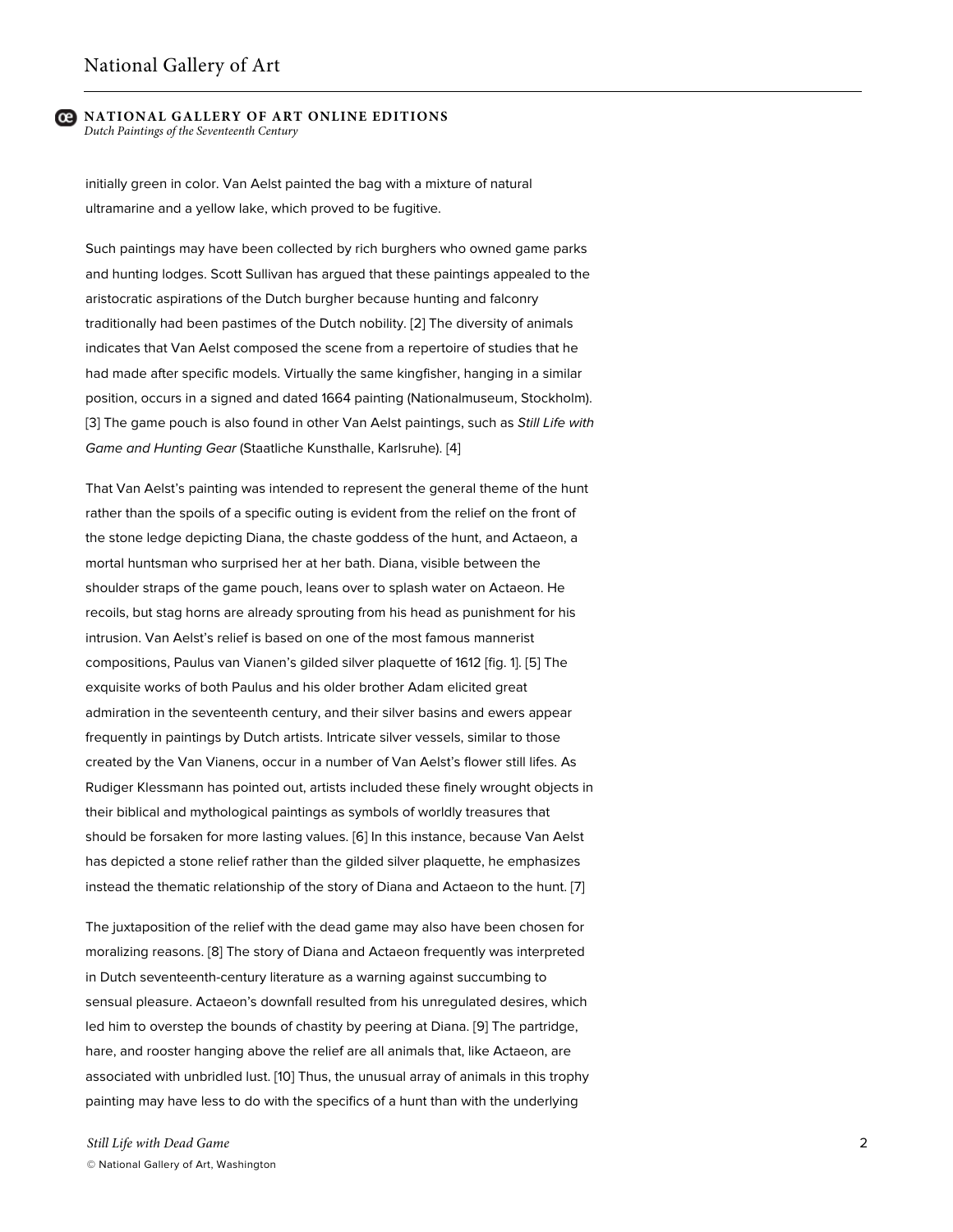## **NATIONAL GALLERY OF ART ONLINE EDITIONS**

*Dutch Paintings of the Seventeenth Century*

iconographic content of the painting. The entire scene, painted with such trompe l'oeil illusionism, probably also alluded to the transience of sensual pleasure.

Arthur K. Wheelock Jr.

April 24, 2014

## **COMPARATIVE FIGURES**



**fig. 1** Paulus van Vianen, *Diana and Actaeon*, 1612, gilded silver plaquette, Centraal Museum, Utrecht

## **NOTES**

- [1] George E. Watson, curator, Division of Birds, National Museum of Natural History, Smithsonian Institution, Washington, letter, July 13, 1982, in NGA curatorial files.
- [2] Scott A. Sullivan, *The Dutch Gamepiece* (Montclair, NJ, 1984), 41–42; and Scott A. Sullivan "Rembrandt's Self-Portrait with a Dead Bittern," *Art Bulletin* 62 (1980): 236–243.
- [3] Inventory no. NM 301.
- [4] Inventory no. 350.
- [5] Inventory no. 14745. The connection with Van Vianen was pointed out to me by Joaneath Spicer. For information on Van Vianen's work, see Th. M. Duyvene de Wit-Klinkhamer, "Diana en Actaeon door Paulus van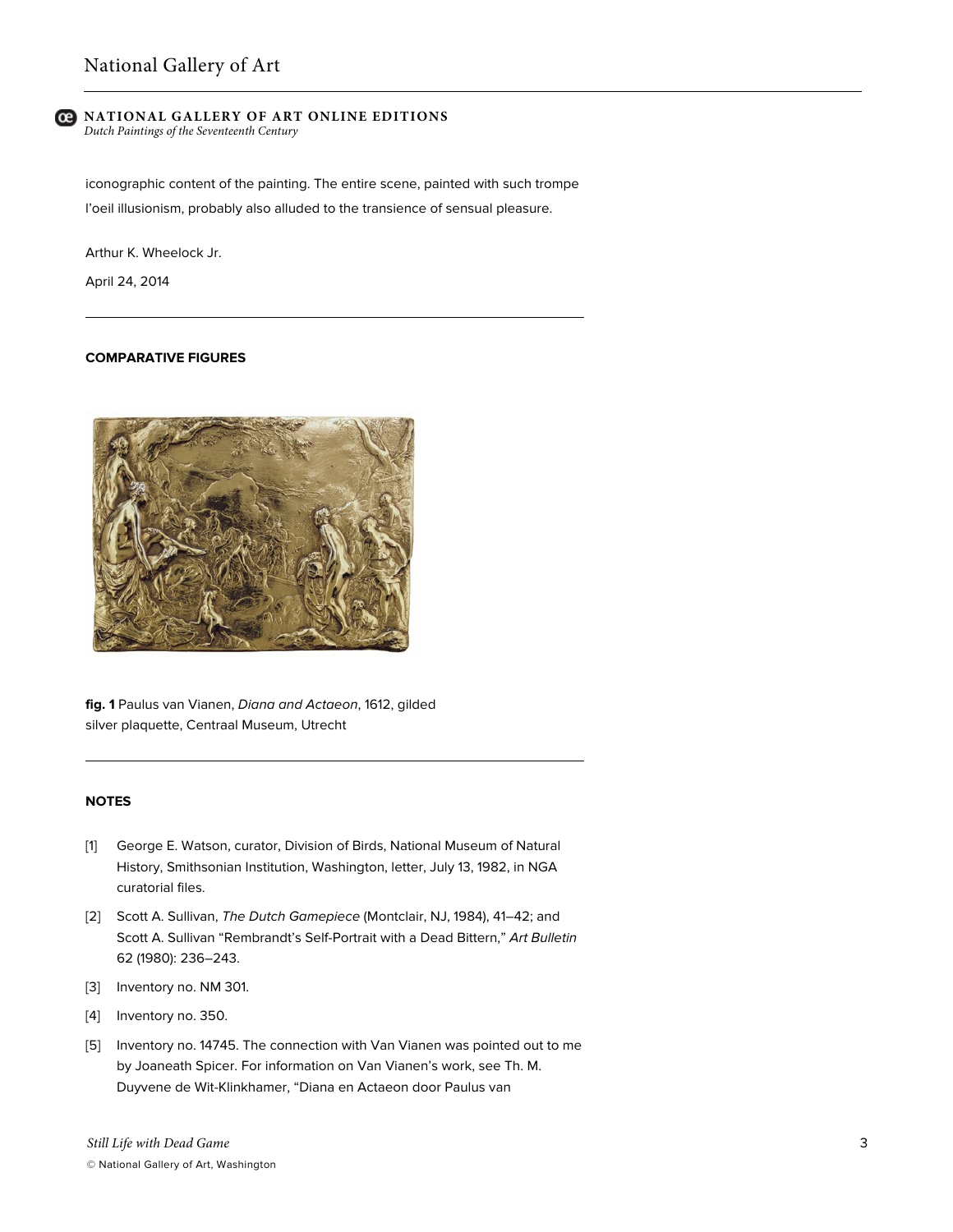# **NATIONAL GALLERY OF ART ONLINE EDITIONS**

*Dutch Paintings of the Seventeenth Century*

Vianen," *Nederlands Kunsthistorisch Jaarboek* 6 (1955): 185–190; and A. L. den Blaauwen, ed. *Dutch Silver, 1580–1830*, trans. Patricia Wardle (The Hague and Amsterdam, 1979), 42–54.

- [6] Rudiger Klessmann, "Ad Tragoedias, non ad Vitam," in *Ars Auro Prior: Studia Ioanni Bialostocki Sexagenario Dicta* (Warsaw, 1981), 367–372.
- [7] Van Aelst used this relief in at least four other paintings, including *Still Life with Poultry* (Rijksmuseum, Amsterdam, inventory no. A1669) and *Still Life with Game Pouch* (art market, London, 1993).
- [8] For the following analysis I am indebted to Pamela Hall, who, as a graduate student at the University of Maryland, analyzed this painting in a seminar report in 1987 (in NGA curatorial files).
- [9] See Eric Jan Sluijter, *De "Heydensche Fabulen" in de Noorddederlandse schilderkunst circa 1590–1670* (The Hague, 1986), 168–187.
- [10] The most comprehensive assessment of the symbolic implications of dead birds is Eddy de Jongh, "Erotica in vogelperspectief: De dubbelzinnigheid van een reeks 17de eeuwse genrevoorstellingen," *Simiolus* 3 (1968–1969): 22–74. See also Peter C. Sutton, *Masters of Seventeenth-Century Dutch Genre Painting* (Philadelphia, 1984), 184–185, 251. For a genre painting with sexual overtones where the same types of dead animals occur, see Hieronymous van der Mij's *A Kitchen with a Servant Girl and Two Boys* (Derekamp, Stichting Adwina van Heek, Huize Singraven), repro. in Eric Jan Sluijter et al., *Leidse fijnschilders: van Gerrit Dou tot Frans van Mieris de Jonge, 1630–1760* (Zwolle, 1988), 171.

### **TECHNICAL SUMMARY**

The support is a fine-weight, plain-weave fabric that has been lined and the tacking margins have been trimmed. Like many of Van Aelst's works of the 1650's and 1660's was prepared with a double ground: a lower layer of chalk toned with earth and a gray-brown upper ground.[1] The precision of the forms suggests that Van Aelst used some form of preliminary design. There is evidence that most of the composition was underpainted in tones of brown and gray. The handling of the final paint is extremely disciplined, with minute wet-into-wet strokes defining individual fibers in the feathers and building finely textured passages such as the rooster's wattles.

Technical analysis revealed a significant, unintended alteration in the painting. In this work, as in most of Van Aelst's hunt compositions, the game bag originally was not blue but green. The green bag was painted with a pigment mixture composed

*Still Life with Dead Game* © National Gallery of Art, Washington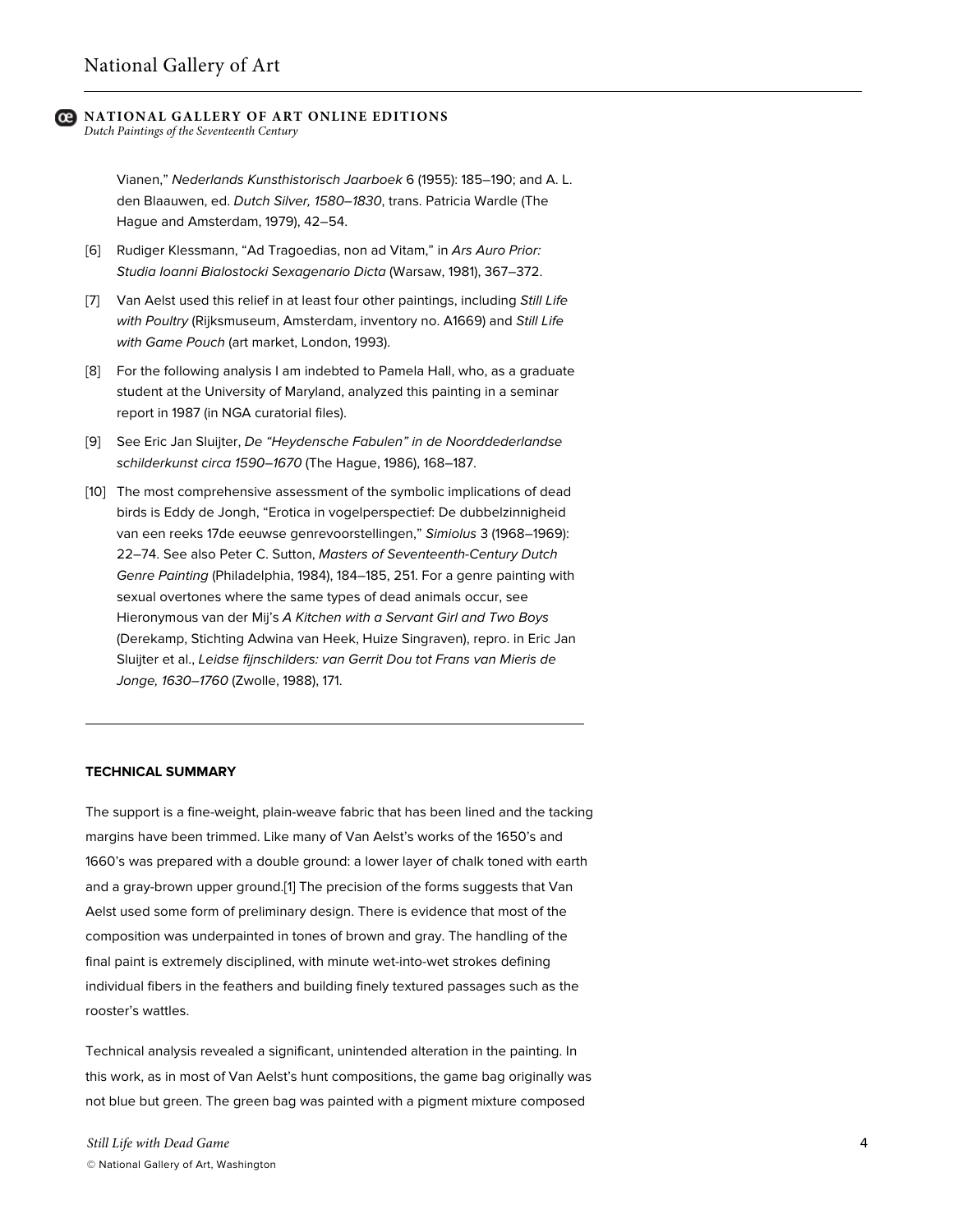#### **NATIONAL GALLERY OF ART ONLINE EDITIONS** *Dutch Paintings of the Seventeenth Century*

of ultramarine blue and a yellow lake based on a fugitive dyestuff such as weld. The yellow dyestuff has faded leaving only the blue pigment visible.[2]

The overall condition of the painting is excellent, with losses confined to the edges and the hare's muzzle. Thin upper layers and glazes are moderately abraded, particularly in the rooster and partridge feathers, the pouch and strap, bas-relief shadows, and background. The painting was treated in 2010 to remove a discolored varnish and to inpaint the losses and abrasion.

[1] For an overview of Van Aelst's materials and painting practices see E. Melanie Gifford, Anikó Bezur, Andrea Guidi di Bagno, and Lisha Deming Glinsman, "The making of a luxury image: van Aelst's painting materials and artistic techniques," *Elegance and Refinement: The Still-life Paintings of Willem van Aelst,* Houston and Washington, 2012, 66-89.

[2] Analysis of paint cross-sections by light microscopy, SEM-EDX and microspectrofluorimetry was carried out by the NGA Scientific Research department. See Gifford et al. 78-80.

#### **PROVENANCE**

Probably (sale, Amsterdam, 14 October 1749, no. 16).[1] Dr. C.J.K. van Aalst, Huis-te-Hoevelaken, by 1939;[2] (sale, Sotheby Mak van Waay, Amsterdam, 18 May 1981, no. 1); (Richard Green, London); sold 8 June 1982 to NGA.

[1] This sale was kindly brought to the attention of Arthur K. Wheelock Jr. by Tanya Paul; see her letter of 30 October 2007, in NGA curatorial files. The sale consisted of works from the collections of Johan Diedrick Pompe van Meerdervoort, Burgemeester of Dordrecht, and the painter Jan van Huysum (1682–1749), although the consignor of individual lots is not specified. The work is described as "Een doode Haan en Haas en verder bywerk, kunstig geschilderd door van Aalst, h 2v. 7 en een half d., br. 2 v. 3 d., in een zwarte Lyst met een verguld binnen Lysje. 18-10," and Paul writes that the NGA painting is the only Van Aelst to her knowledge that depicts both a rooster and a hare. See Gerard Hoet, *Catalogus van schilderyen*, reprint, Soest, 1976: 268–269.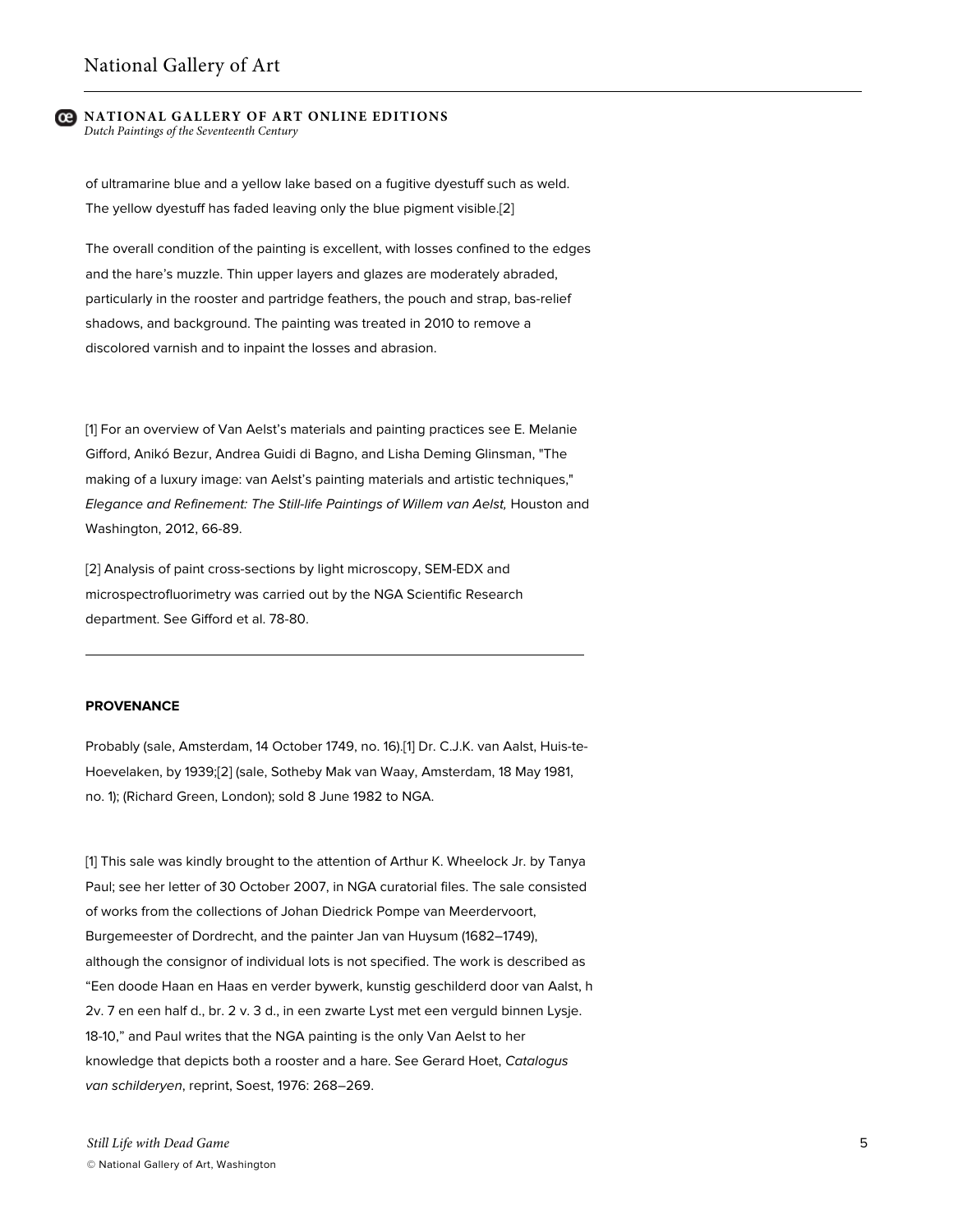#### **C** NATIONAL GALLERY OF ART ONLINE EDITIONS *Dutch Paintings of the Seventeenth Century*

[2] [2] J.W. von Moltke, ed. *Dutch and Flemish Old Masters in the Collection of Dr. C.J.K. van Aalst. Huis-te-Hoevelaken, Holland*, foreword by W.R. Valentiner, Verona, 1939: 50, pl. 11.

## **EXHIBITION HISTORY**

1997 Rembrandt and the Golden Age: Dutch Paintings from the National Gallery of Art, The Chrysler Museum of Art, Norfolk, Virginia, 1997, unnumbered brochure.

2002 Deceptions and Illusions: Five Centuries of Trompe L'Oeil Painting, National Gallery of Art, Washington, D.C., 2002-2003, not in catalogue.

2012 Elegance and Refinement: The Still Life Paintings of Willem van Aelst, The Museum of Fine Arts, Houston; Ntaional Gallery of Art, Washington, D.C., 2012, no. 15, repro.

#### **BIBLIOGRAPHY**

| 1939 | Moltke, Joachim Wolfgang, ed. Dutch and Flemish old masters in the<br>collection of Dr. C.J.K. van Aalst, Huis-te-Hoevelaken, Holland.<br>Foreword by Wilhelm R. Valentiner. Translated. Verona, 1939: 50, pl. 11. |
|------|--------------------------------------------------------------------------------------------------------------------------------------------------------------------------------------------------------------------|
| 1984 | Sullivan, Scott A. The Dutch Gamepiece. Montclair, New Jersey, 1984: 91<br>n. 32.                                                                                                                                  |
| 1984 | Walker, John. National Gallery of Art, Washington. Rev. ed. New York,<br>1984: 306, no. 405, color repro.                                                                                                          |
| 1985 | National Gallery of Art. European Paintings: An Illustrated Catalogue.<br>Washington, 1985: 17, repro.                                                                                                             |
| 1988 | Grimm, Claus. Stilleben: die niederländischen und deutschen Meister.<br>Stuttgart, 1988: 172, repros. 115-117.                                                                                                     |
| 1992 | National Gallery of Art. National Gallery of Art, Washington. New York,<br>1992: 134, repro.                                                                                                                       |
| 1995 | Barolsky, Paul. "Still Life and Metamorphosis." Source: Notes in the<br>History of Art 14, no. 2 (1995): 36, repro.                                                                                                |
| 1995 | Wheelock, Arthur K., Jr. Dutch Paintings of the Seventeenth Century.<br>The Collections of the National Gallery of Art Systematic Catalogue.<br>Washington, 1995: 3-4, color repro. 2.                             |
| 1999 | Chong, Alan, and Wouter Th. Kloek. Still-life Paintings from the                                                                                                                                                   |